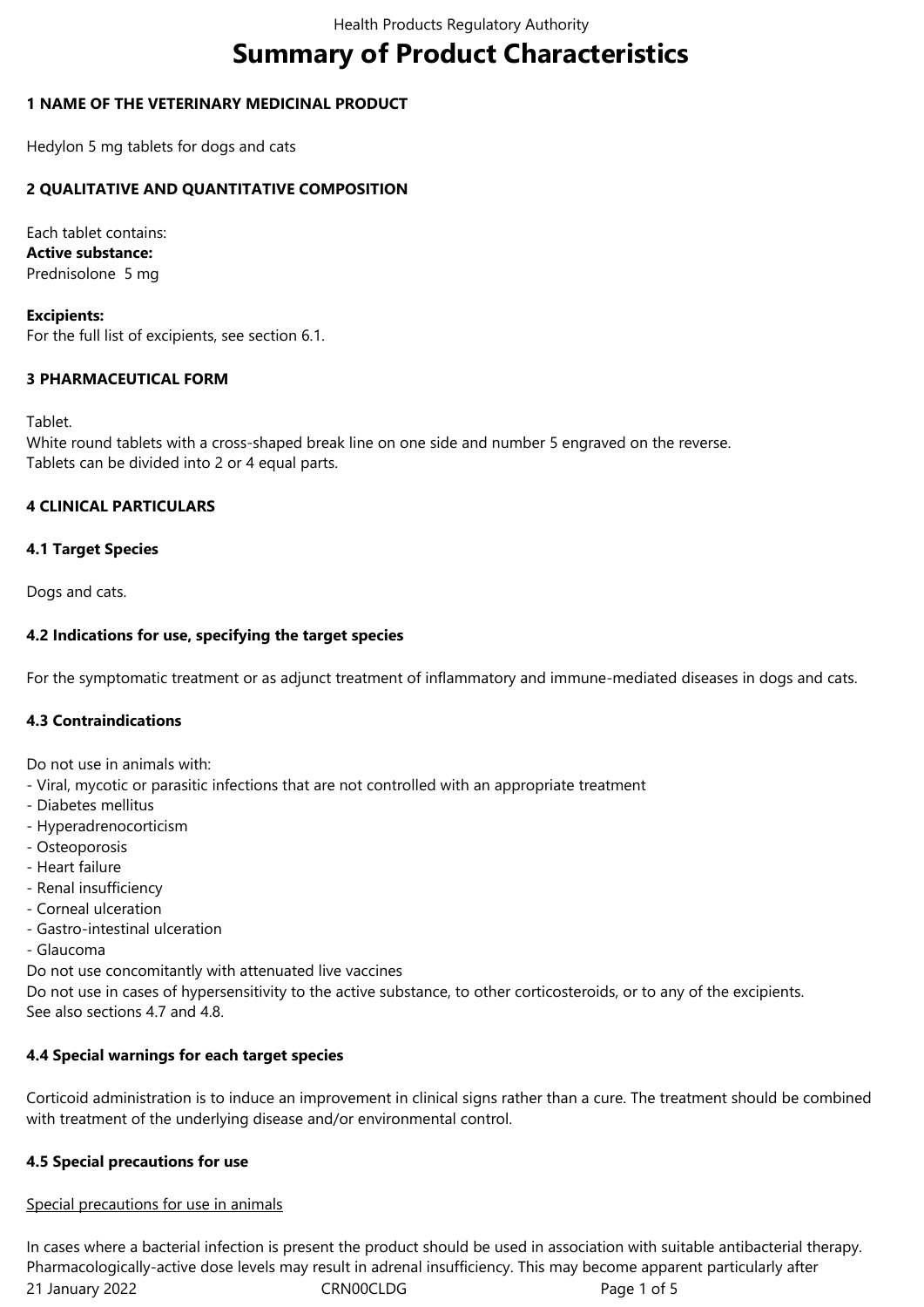#### Health Products Regulatory Authority

withdrawal of corticosteroid treatment. This effect may be minimised by institution of alternate-day therapy if practical. The dosage should be reduced and withdrawn gradually to avoid precipitation of adrenal insufficiency (see section 4.9).

Corticoids such as prednisolone, exacerbate protein catabolism. Consequently, the product should be carefully administered in old or malnourished animals.

Corticoids such as prednisolone should be used with caution in patients with hypertension, epilepsy, burns, previous steroid myopathy, in immunocompromised animals and in young animals as corticosteroids may induce a delayed growth.

## Special precautions to be taken by the person administering the veterinary medicinal product to animals

- Prednisolone or other corticosteroids may cause hypersensitivity (allergic reactions).

- People with known hypersensitivity to prednisolone or other corticosteroids, or any of the excipients, should avoid contact with the veterinary medicinal product.

- To avoid accidental ingestion, particularly by a child, unused part-tablets should be returned to the open blister space and inserted back into the carton.

- In case of accidental ingestion, especially by a child, seek medical advice immediately and show the package leaflet or the label to the physician.

- Corticosteroids can cause foetal malformations; therefore it is recommended that pregnant women avoid contact with the veterinary medicinal product.

- Immediately wash hands thoroughly after handling the tablets.

# **4.6 Adverse reactions (frequency and seriousness)**

Anti-inflammatory corticosteroids, such as prednisolone, are known to exert a wide range of side effects. Whilst single high doses are generally well tolerated, they may induce severe side-effects in long term use.

The significant dose related cortisol suppression noticed during therapy is a result of effective doses suppressing the hypothalamic-pituitary-adrenal-axis. Following cessation of treatment, signs of adrenal insufficiency can arise and this may render the animal unable to deal adequately with stressful situations.

The significant increase in triglycerides noticed can be a part of possible iatrogenic hyperadrenocorticism (Cushing's disease) involving significant alteration of fat, carbohydrate, protein and mineral metabolism, e.g. redistribution of body fat, increase in body weight, muscle weakness, wastage and osteoporosis may result. Cortisol suppression and an increase in plasma triglycerides is a very common side-effect of medication with corticoids (more than 1 in 10 animals).

Changes in biochemical, haematological and liver parameters probably associated with the use of prednisolone were significant effects noticed on alkaline phosphatase (increase), lactate dehydrogenase (decrease), albumin (increase), eosinophils, lymphocytes (decrease), segmented neutrophils (increase) and serum hepatic enzymes (increase). A decrease in aspartate transaminase is also noticed.

Systemically administered corticosteroids may cause polyuria, polydipsia and polyphagia, particularly during the early stages of therapy. Some corticosteroids may cause sodium and water retention and hypokalaemia in long term use. Systemic corticosteroids have caused deposition of calcium in the skin (calcinosis cutis).

Corticosteroid use may delay wound healing and the immunosuppressant actions may weaken resistance to or exacerbate existing infections.

Gastrointestinal ulceration has been reported in animals treated with corticosteroids and gastrointestinal ulceration may be exacerbated by steroids in animals given non-steroidal anti-inflammatory drugs and in animals with spinal cord trauma. Other adverse reactions that may occur are: inhibition of longitudinal growth of bones; skin atrophy; diabetes mellitus; behavioral disorders (excitation and depression), pancreatitis, decrease in thyroid hormone synthesis; increase in parathyroid hormone synthesis. See also section 4.7.

The frequency of adverse reactions is defined using the following convention:

- very common (more than 1 in 10 animals treated displaying adverse reaction(s))
- common (more than 1 but less than 10 animals in 100 animals treated)
- uncommon (more than 1 but less than 10 animals in 1,000 animals treated)
- rare (more than 1 but less than 10 animals in 10,000 animals treated)
- very rare (less than 1 animal in 10,000 animals treated, including isolated reports)

## **4.7 Use during pregnancy, lactation or lay**

Do not use during pregnancy. Laboratory studies have shown evidence of foetal abnormalities during early pregnancy and abortion or early parturition during the later stages of pregnancy.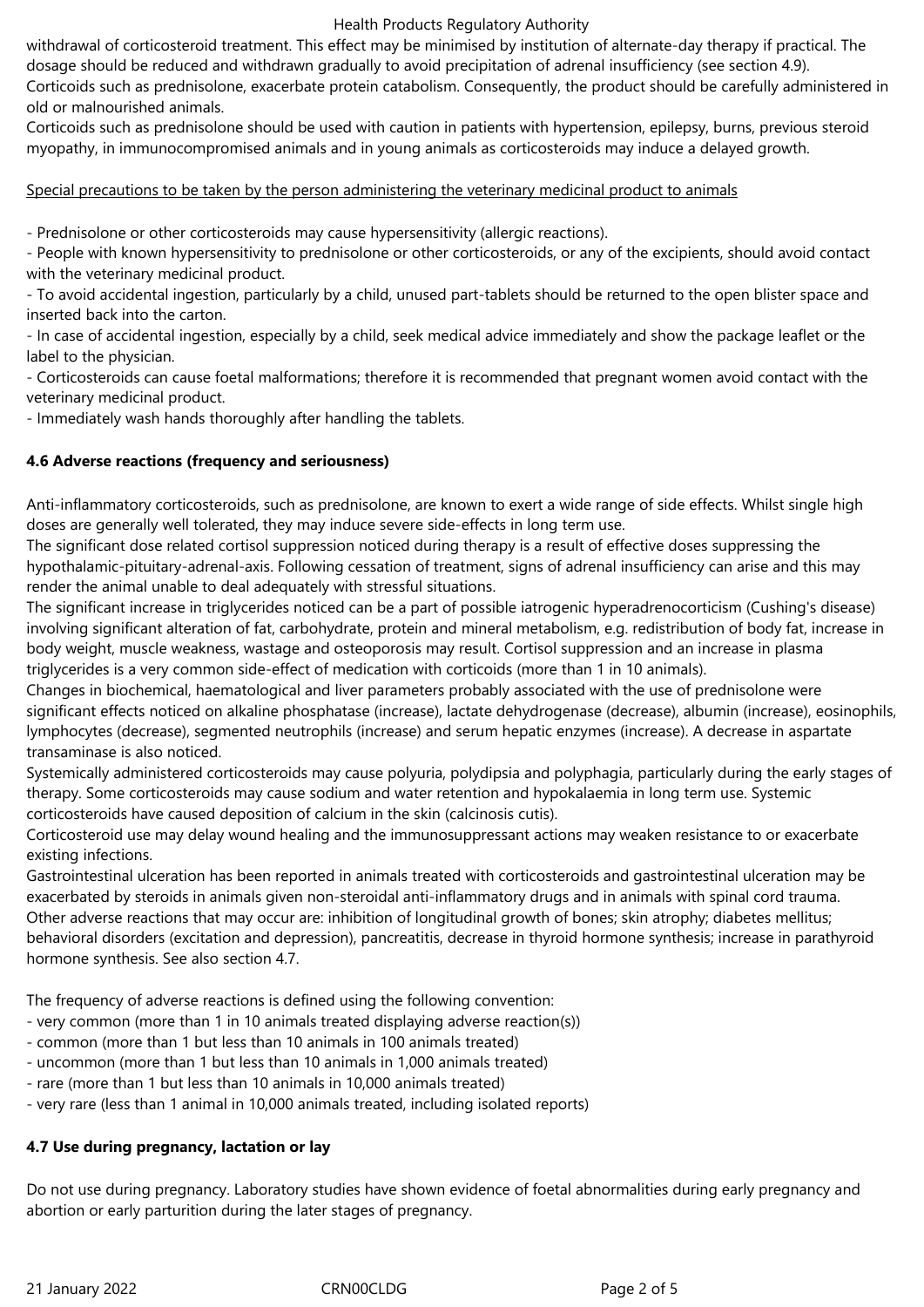#### Health Products Regulatory Authority

Glucocorticoids are excreted in the milk and may result in growth impairment in suckling young animals. Consequently, the product should be used only according to the benefit / risk assessment of the responsible veterinarian in lactating bitches and queens.

# **4.8 Interaction with other medicinal products and other forms of interactions**

Phenytoin, barbiturates, ephedrine and rifampicin may accelerate the metabolic clearance of corticosteroids resulting in decreased blood levels and reduced physiological effect.

The concomitant use of this veterinary medicinal product with non-steroidal anti-inflammatory drugs may exacerbate gastrointestinal tract ulceration.

Administration of prednisolone may induce hypokalaemia and hence increase the risk of toxicity from cardiac glycosides. The risk of hypokalaemia may be increased if prednisolone is administered together with potassium depleting diuretics. Precautions need to be taken when combining use with insulin.

Treatment with the veterinary medicinal product may interfere with vaccination efficacy. When vaccinating with attenuated live vaccines, a two week interval should be observed before or after treatment.

## **4.9 Amounts to be administered and administration route**

Oral use.

The dose and total duration of treatment, among the authorized posology range, is determined by the veterinarian per individual case depending on the severity of symptoms.

Starting dose for dogs and cats: 0.5 - 2.0 mg per kg bodyweight per day.

Treatment for one to three weeks at the above dosage levels may be required. For longer term treatment: when after a period of daily dosing the desired effect has been achieved, the dose should be reduced until the lowest effective dose is reached. The reduction of the dose should be made by alternate day therapy and /or by halving the dose with intervals of 5-7 days until the lowest effective dose is reached.

Dogs should be dosed in the morning and cats should be dosed at night to coincide with the endogenous cortisol peak.

The following table is intended as a guide to dispensing the product at the minimum dose of 0.5 mg/kg bw and the maximum dose of 2 mg/kg bw:

|                  | <b>Number of tablets</b>       |                     |
|------------------|--------------------------------|---------------------|
|                  | Hedylon 5 mg for dogs and cats |                     |
| Body weight (kg) | <b>Minimum dose</b>            | <b>Maximum dose</b> |
|                  | 0.5 mg/kg bw                   | 2 mg/kg bw          |
| $\leq$ 2.5 kg    | $\frac{1}{4}$                  |                     |
| $> 2.5 - 5$ kg   | $\frac{1}{2}$                  | $1 - 2$             |
| $> 5 - 7.5$ kg   | $\frac{3}{4}$                  | $2 - 3$             |
| $> 7.5 - 10$ kg  | 1                              | $3 - 4$             |
| $> 10 - 12.5$ kg | $1\frac{1}{4}$                 | $4 - 5$             |
| $> 12.5 - 15$ kg | $1\frac{1}{2}$                 | $5 - 6$             |
| $> 15 - 17.5$ kg | $1 \frac{3}{4}$                | $6 - 7$             |
| > 17.5 - 20 kg   | $\mathcal{P}$                  | $7 - 8$             |



Tablets can be divided into 2 or 4 equal parts to ensure accurate dosing.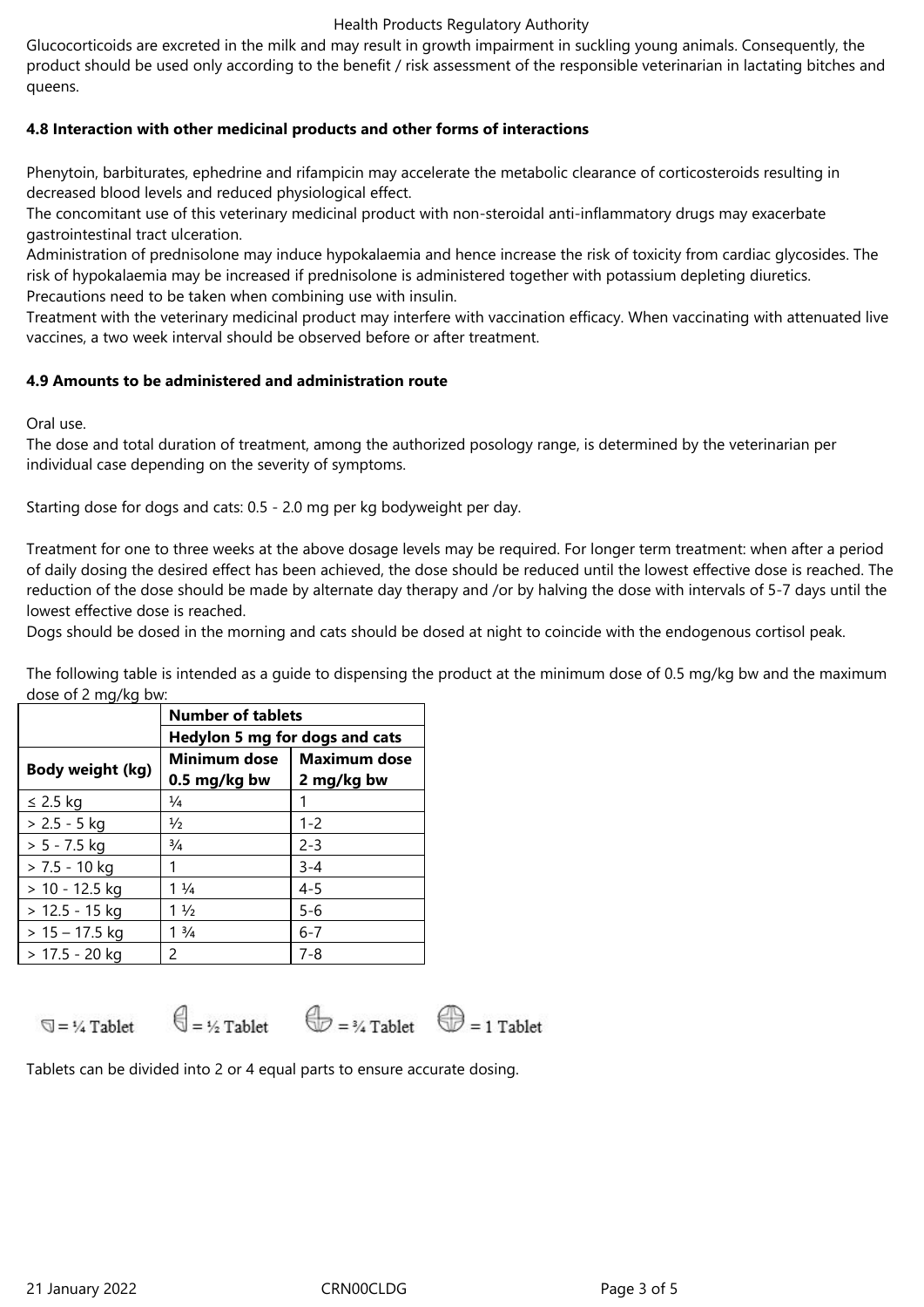

## **4.10 Overdose (symptoms, emergency procedures, antidotes), if necessary**

An overdose will not cause other effects than those stated in section 4.6. There is no specific antidote. Signs of overdosage should be treated symptomatically.

## **4.11 Withdrawal period(s)**

Not applicable.

# **5 PHARMACOLOGICAL or IMMUNOLOGICAL PROPERTIES**

Pharmacotherapeutic group: Corticosteroid for systemic use, Glucocorticoids, Prednisolone. ATCvet code: QH02AB06.

## **5.1 Pharmacodynamic properties**

Prednisolone is a synthetic corticosteroid anti-inflammatory drug belonging to the glucocorticoid family. The main effects of prednisolone are the same as those of glucocorticoids:

Anti-inflammatory action:

The anti-inflammatory properties of prednisolone are expressed at a low dose and are explained by:

- the inhibition of phospholipase A2, which reduces the synthesis of arachidonic acid, a precursor of many proinflammatory metabolites. Arachidonic acid is released from the phospholipid component of the cell membrane by the action of phospholipase A2. The corticosteroids indirectly inhibit this enzyme by inducing the endogenous synthesis of polypeptides, lipocortins, which have an anti-phospholipase action;

- by a membrane stabilising effect, particularly in relation to lysosomes, thus preventing enzymes from being released outside the lysosomal compartment.

## Immunosuppressive action:

The immunosuppressive properties of prednisolone are expressed at a higher dose on both the macrophages (slower phagocytosis, decreased flow to inflammatory foci) and the neutrophils and lymphocytes. Administration of prednisolone reduces the production of antibodies and inhibits several complement components.

Antiallergic action:

Like all corticosteroids, prednisolone inhibits the release of histamine by mast cells. Prednisolone is active in all manifestations of allergy as a complement to the specific treatment.

# **5.2 Pharmacokinetic particulars**

Prednisolone is readily absorbed from the gastro-intestinal tract. Peak plasma concentrations are reached 0.5 to 1.5 hours after administration in dogs and 0.25 to 2 hours after administration in cats, with a plasma half-life of between 3 and 5 hours in dogs and between 0.5 and 1 hour in cats. It is distributed to all tissues and body fluids, even in the cerebrospinal fluid. It is extensively bound to plasma proteins, is metabolized in the liver and primarily excreted via the kidneys. It is excreted in the urine as free and conjugated metabolites and parent compound. It has a biological half-life of several hours, making it suitable for alternate-day therapy.